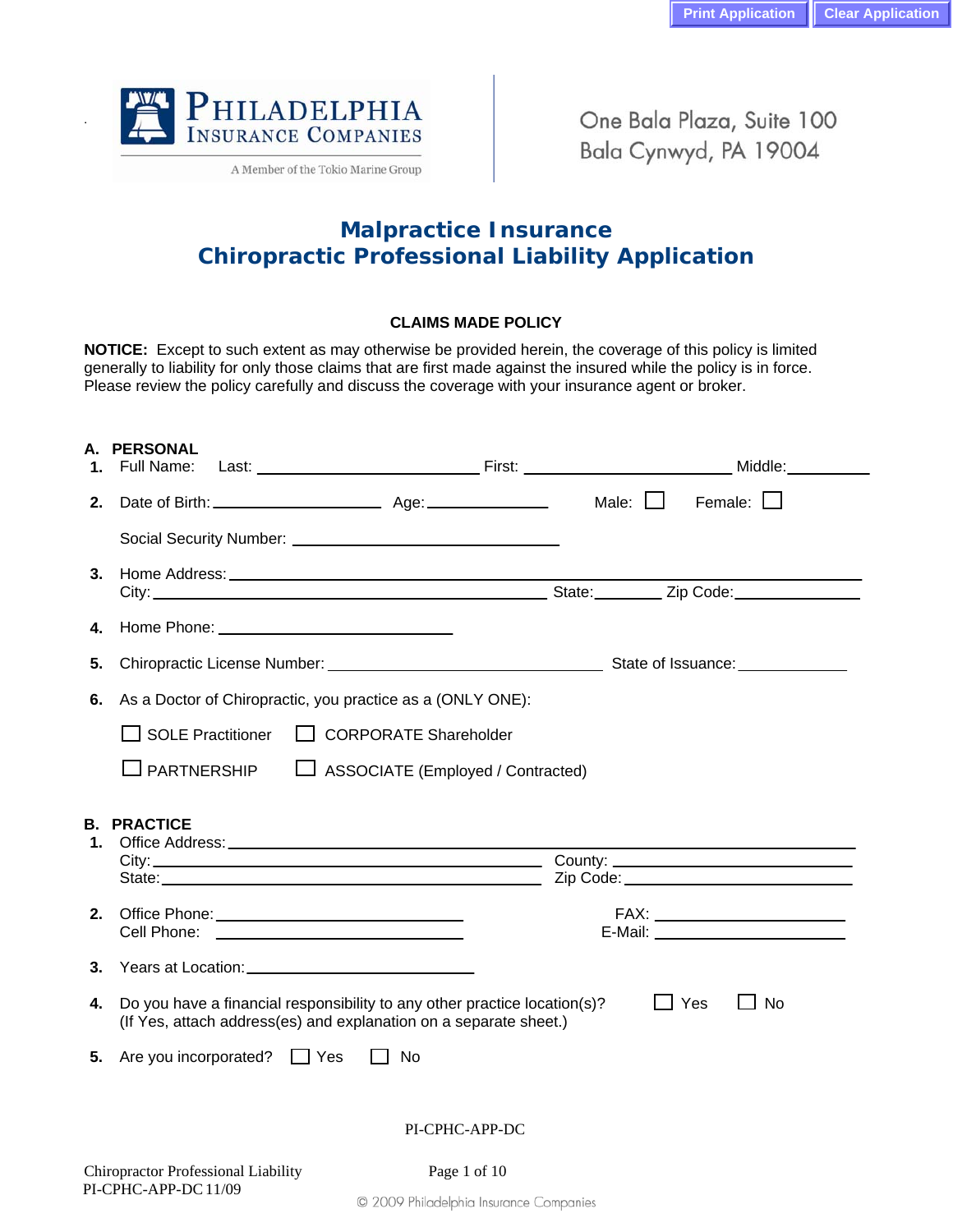### **C. STAFF / ASSOCIATES**

**1.** Indicate the number of personnel in your practice location(s) as follows (mark zero if not applicable):

| Chiropractors (other) (attach names) | $\overline{\phantom{a}}$ | <b>Physical Therapists (licensed)</b> |  |
|--------------------------------------|--------------------------|---------------------------------------|--|
|                                      |                          |                                       |  |

- Registered Nurses (licensed) Clerks, Receptionists, Technicians, Physiotherapists and other non-licensed
- **2.** Approximately how many patient visits are treated by you and/or by the above staff during a typical Practice week?
- **3.** Approximately how many hours of Face Time do you spend during a typical Practice week?
- **4.** Other than noted above, are there any other licensed medical professionals that are associated with your practice?  $\Box$  Yes  $\Box$  No (If Yes, give names, specialties, and extent of association on a separate sheet.)
- **5.** Do you perform initial and interim examination of patients?  $\Box$  Yes  $\Box$  No
- **6.** Do you use progress notes that include subjective and objective findings in charting patient visits?  $\Box$  Yes  $\Box$  No

### **D. NEW PATIENT PROTOCOL**

**1.** When a new patient presents to you for chiropractic care, prior to treatment do you (must mark each):

| Obtain a medical history?                         | l T Yes    | $\Box$ No |
|---------------------------------------------------|------------|-----------|
| Formulate a differential diagnosis for treatment? | $\Box$ Yes | $\Box$ No |
| Obtain signed consent to treat?                   | $\Box$ Yes | $\Box$ No |
| Discuss the treatment planned?                    | $\Box$ Yes | $\Box$ No |
| Perform a physical exam?                          | $\Box$ Yes | $\Box$ No |
| Discuss the patient's financial responsibility?   | $\Box$ Yes | $\Box$ No |

**2.** With new patients, percent (approximately) that present to you with the following major complaint(s) of (can exceed 100%):

| .%Cranial<br>% Cervical<br>%Lumbar<br>%Extremity<br>% Dorsal or Thoracic<br>%Other:                                                                   |
|-------------------------------------------------------------------------------------------------------------------------------------------------------|
| 3. Approximately how many new patients are treated by you during a typical practice week?                                                             |
| E. MANIPULATION<br>1. Check any/all general techniques and specific procedures used in patient care that are listed below:<br>Conoral Morie Adiustina |

| <b>OUTION</b> INCITE AUTUSTING.<br>Meric<br><b>Motion Palpation</b> | Gonstead<br>Pierce-Stillwagon | <b>Diversified</b><br>Thompson |  |
|---------------------------------------------------------------------|-------------------------------|--------------------------------|--|
| <b>Upper Cervical Specific:</b><br>Toggle<br>Grostic                | Hole In One<br>Orthogonal     |                                |  |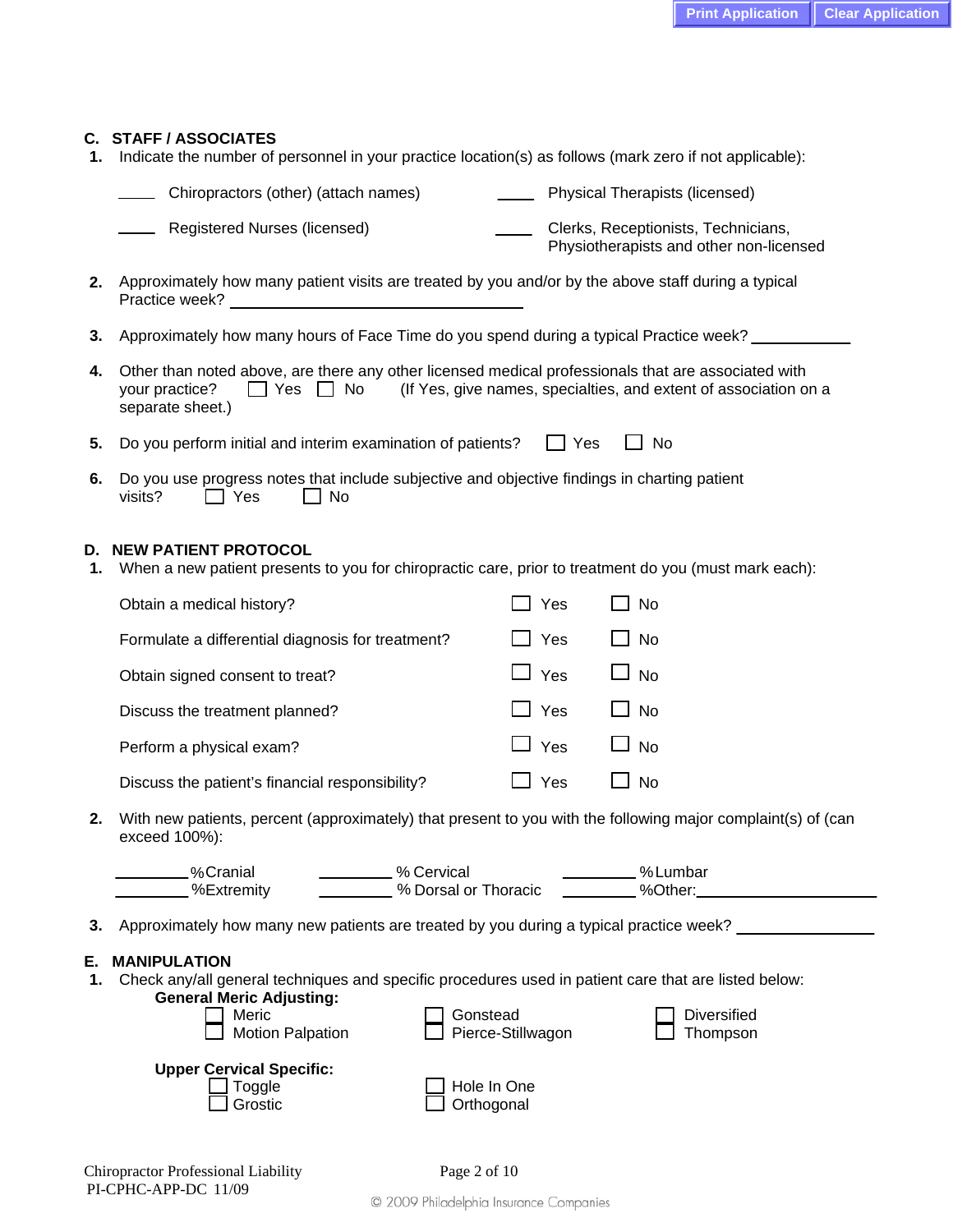|          | <b>Instrumental Adjusting:</b><br>Life Cervical<br>Activator                                                        |           | Pettibon<br>Equalizer                                                                                            | Spinal Bio Physics         |    |
|----------|---------------------------------------------------------------------------------------------------------------------|-----------|------------------------------------------------------------------------------------------------------------------|----------------------------|----|
|          | Kinesiology:<br>$\Box$ Bennett Reflexes                                                                             |           | Reflexology                                                                                                      | <b>Applied Kinesiology</b> |    |
|          | <b>Direct Low-Forge:</b><br>Direct Non-Force Technique<br><b>Trigger Points</b>                                     |           | Jenness<br><b>Receptor Tonus</b>                                                                                 | Freeman<br><b>Toftness</b> |    |
|          |                                                                                                                     |           |                                                                                                                  |                            |    |
|          | <b>Logan Basic:</b>                                                                                                 |           |                                                                                                                  |                            |    |
|          | <b>Cox-Mc Manis:</b>                                                                                                |           |                                                                                                                  |                            |    |
| ٦.<br>1. | <b>THERAPIES</b><br>Do you do Meridian therapy?<br>(If Yes, check all you do):<br>Acupressure<br>Needle Acupuncture | Yes       | No<br><b>Electric Acupuncture</b><br>Laser Acupuncture                                                           |                            |    |
| 2.       | Check any/all physiotherapies used in patient care that are listed below:<br>Traction:<br>Mechanical                | Motorized | Inversion                                                                                                        | Intersegmental             |    |
|          | <b>Equipment:</b><br>Short-Wave Diathermy<br><b>Tens Current</b><br>Infra Red<br>Accuscope<br>Whirlpool             |           | Low/ □ Hi Volt Galvanism<br>Inferential<br><b>Ultraviolet</b><br>Ultrasound<br><b>Muscle Stimulating Current</b> |                            |    |
| 1.       | <b>G. X-RAYS</b><br>Do you provide your own x-rays at your practice location?<br>(If Yes, answer below)             |           | Yes                                                                                                              | <b>No</b>                  |    |
|          | Does everyone who takes x-rays have proper and current certification/training?                                      |           |                                                                                                                  | Yes                        | No |
|          | Do you always use the 10-day rule for x-raying females of child-bearing age?                                        |           |                                                                                                                  | Yes                        | No |

**F. THERAPIES** 

**G.**<br>1.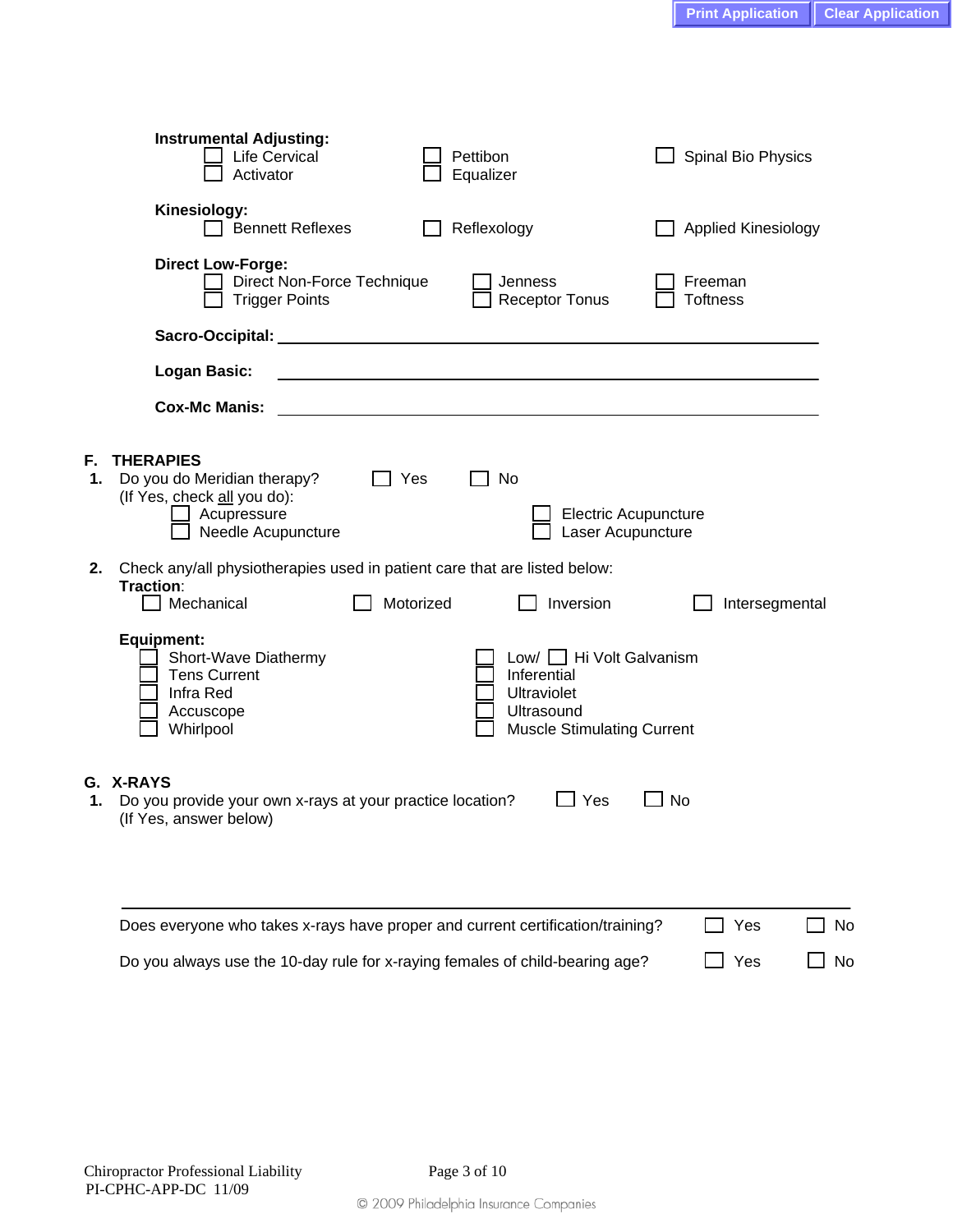### **H. SPECIALTIES**

**1.** In your practice of chiropractic, do you ever provide patient care as follows (must mark each):

|          | Venipuncture:<br>Reichian Therapy:<br>Sinus irrigation:<br><b>Gynecological Exams:</b><br>Proctological Exams:                                                                                                                                      | Yes<br>Yes<br>Yes<br>Yes<br>Yes | No<br>No<br>No<br>No<br>No                          | Obstetrics:<br><b>Invasive Surgery:</b><br>Chelation Therapy:<br>Colonic Irrigation: | Yes<br>Yes<br>Yes<br>Yes                   | No<br>No<br>No<br>No |
|----------|-----------------------------------------------------------------------------------------------------------------------------------------------------------------------------------------------------------------------------------------------------|---------------------------------|-----------------------------------------------------|--------------------------------------------------------------------------------------|--------------------------------------------|----------------------|
| I.<br>1. | <b>REFERRALS</b><br>Do you have an established and working relationship with any of the medical specialists listed below?<br>(Check all that apply)<br>Neuro Specialist<br>Vascular Specialist                                                      |                                 | Orthopedist<br>Internist                            |                                                                                      | Radiologist<br><b>General Practitioner</b> |                      |
| 2.       | Do you have an established relationship to refer directly for diagnostic imaging?                                                                                                                                                                   |                                 |                                                     |                                                                                      | Yes                                        | No                   |
| J.       | <b>MEDICAL POLICY</b><br>Select the options that best describe your medical policy to the situation listed below (only one per selection<br>group):                                                                                                 |                                 |                                                     |                                                                                      |                                            |                      |
| 1.       | When a patient first presents with signs and/or symptoms of cerebrovascular insufficiency, do you:<br>Assess cerebral flow (i.e. palpate pulses, ausculate for bruits, Adson maneuver, etc.) prior to any cervical<br>spine manipulation:<br>Always | <b>Usually</b>                  |                                                     | Occasionally                                                                         | Never                                      |                      |
| 2.       | Document your findings prior to any cervical spine manipulations:<br>Always                                                                                                                                                                         | <b>Usually</b>                  |                                                     | Occasionally                                                                         | Never                                      |                      |
| 3.       | Refer the patient to a specialist and/or non-invasive diagnostic imaging if the signs and/or symptoms are not<br>resolved with normal local care:<br>Always                                                                                         | <b>Usually</b>                  |                                                     | Occasionally                                                                         | Never                                      |                      |
|          | K. BUSINESS POLICY<br>Check any/all of fee and payment formats used in patient care that are listed below:                                                                                                                                          |                                 |                                                     |                                                                                      |                                            |                      |
| 1.       | Fees are collected:<br>Cash/Check<br><b>Statements</b><br>On insurance assignment<br>On case contract                                                                                                                                               | $\Box$                          | Charge Card<br>In Advance<br>With /<br>Installments | <b>Barter</b><br>Without out of pocket)<br>$\Box$ In advance)                        |                                            |                      |
| 2.       | No cost services are allowed:<br>Indigent<br><b>Community Service</b>                                                                                                                                                                               | Introductory                    | <b>Professional Courtesy</b>                        | Referral<br>Educational                                                              |                                            |                      |
| 3.       | Do you use a collection agency on past due accounts?                                                                                                                                                                                                |                                 |                                                     | Yes                                                                                  | No                                         |                      |
| 1.       | <b>EDUCATION</b><br>D.C. College: <b>college: college: college: college: college: college: college: college: college: college: college: college: college: college: college: college: college: college: college:</b>                                 |                                 |                                                     | Month/Year Graduated:                                                                |                                            |                      |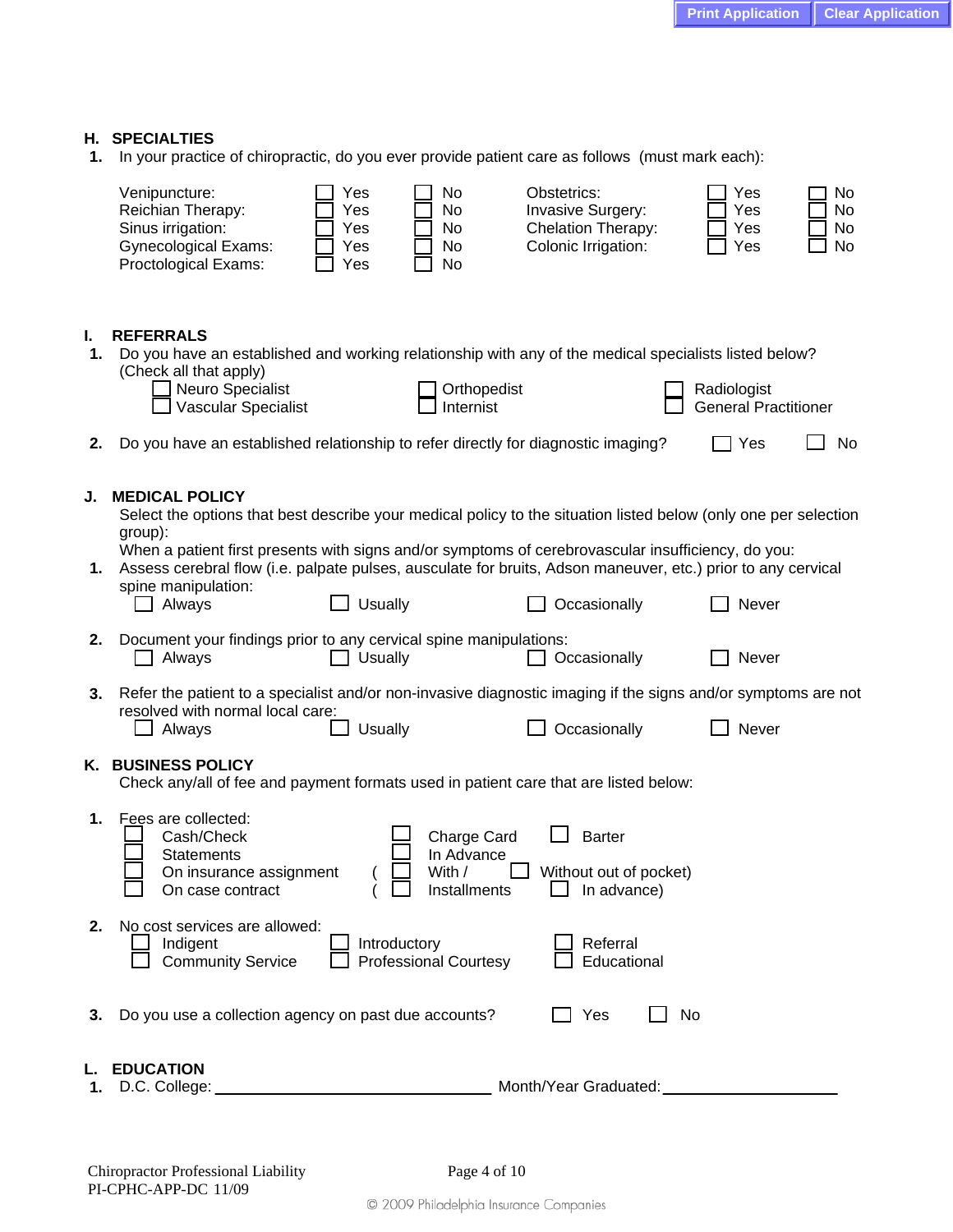$\overline{a}$ 

|                |  | 2. Are you currently a member of and/or affiliated with any chiropractic Association and/or Society? |  |
|----------------|--|------------------------------------------------------------------------------------------------------|--|
| Society?   Yes |  | □ No (If Yes, identify)                                                                              |  |

**3.** List any special chiropractic credentials and/or status that you have obtained:

|    | M. CONFIDENTIAL INFORMATION<br>Answer the following questions and if your response is Yes, then describe on a separate sheet:                                                                                                                                                                   |
|----|-------------------------------------------------------------------------------------------------------------------------------------------------------------------------------------------------------------------------------------------------------------------------------------------------|
| 1. | Yes<br>J No<br>Are you gainfully engaged/employed in any other profession and/or professional activity?                                                                                                                                                                                         |
| 2. | Have you ever had professional liability insurance canceled or renewal refused?<br>Yes<br>$\Box$ No                                                                                                                                                                                             |
| 3. | Have you ever used an intoxicant, narcotic, or other psychoactive or depressant drug to the extent that it has<br>interfered with your ability to perform professional duties?<br>Yes<br>No.                                                                                                    |
| 4. | Have you ever been treated for alcoholism or drug addiction?<br>Yes<br>No                                                                                                                                                                                                                       |
| 5. | Have you ever been involved in the loss or removal of a medical provider number?<br>No<br>Yes                                                                                                                                                                                                   |
| 6. | Have you ever had any state license to practice chiropractic revoked, suspended, or involuntarily<br>surrendered?<br>Yes<br>No                                                                                                                                                                  |
|    | N. CLAIMS HISTORY<br>Provide patient names, dates, circumstances, details, status, etc. on a separate sheet for<br>any "Yes" answer below.                                                                                                                                                      |
| 1. | Has the Applicant been involved in any malpractice claim(s) or suit(s)?<br>No<br>Yes                                                                                                                                                                                                            |
| 2. | Is the Applicant aware of any incidents which have occurred that might give rise to a claim in the future?<br>Yes<br>No                                                                                                                                                                         |
| 3. | Is the Applicant aware of any other circumstances, injury, accident, error, omission, or offense which may<br>result in a claim being made against the Applicant or any of its predecessors in practice or any of the past<br>or present partners, owners, officers, or employees?<br>No<br>Yes |

| О.<br>1. | <b>INSURANCE INFORMATION</b><br>Do you currently have Malpractice Insurance?<br>If Yes, who is the carrier:<br>What are your coverage limits: \$ | Yes | No           |                 |
|----------|--------------------------------------------------------------------------------------------------------------------------------------------------|-----|--------------|-----------------|
| 2.       | What is your current Retroactive Date, if any? Retroactive Date:                                                                                 |     |              |                 |
| 3.       | What limits of coverage are you applying for?<br>200/600<br>100/300                                                                              |     | 500 / 1.5Mil | 1 Mil $/$ 3 Mil |
| 4.       | What is your proposed effective date of coverage?                                                                                                |     |              |                 |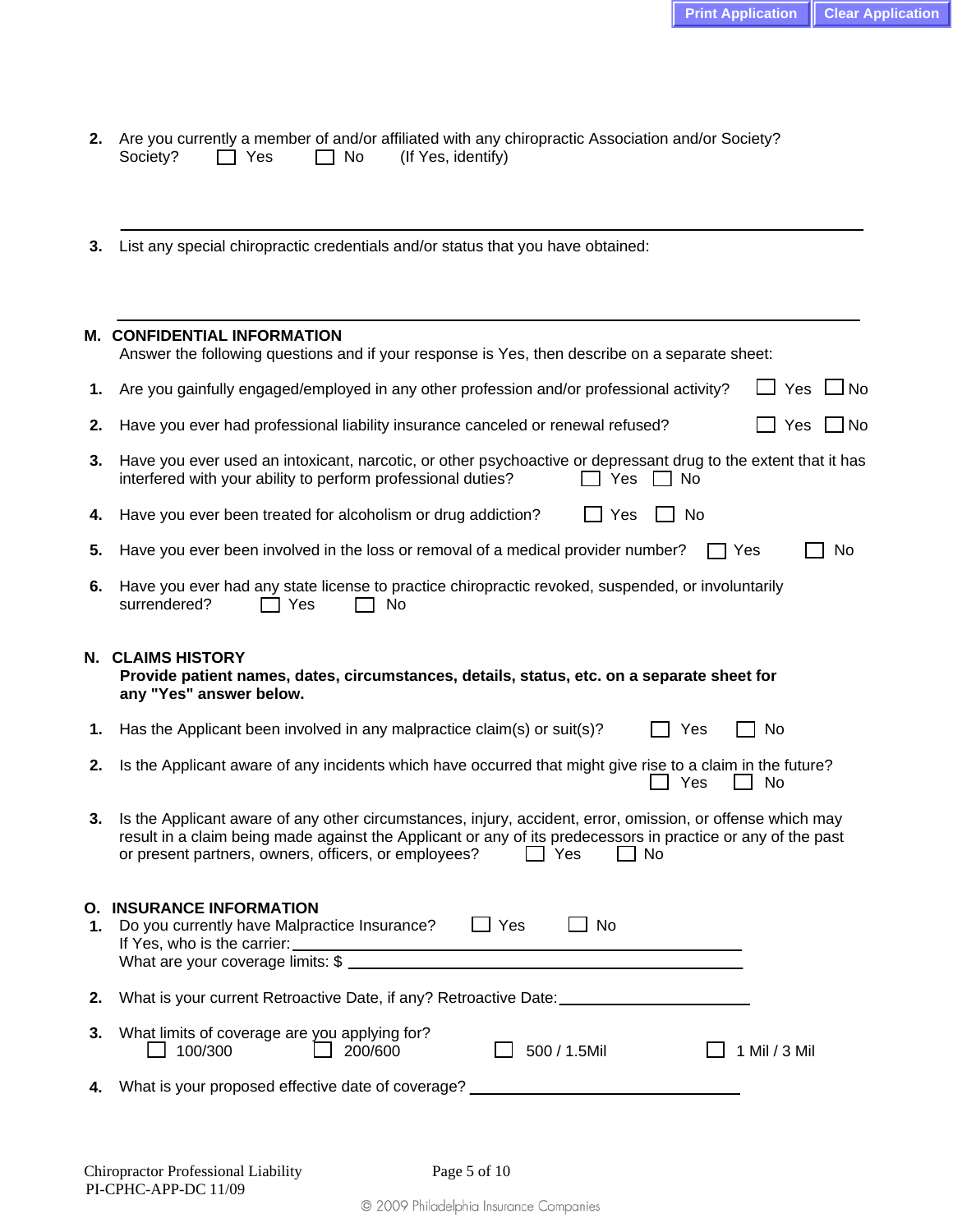**6.** Do you want coverage for your corporation, limited liability company or limited  $\Box$  Yes  $\Box$  No If Yes, what is the name of the entity:

### **P. PRACTICE WARRANTIES**

If Yes, who is the carrier:

**1. The undersigned Applicant warrants, as a condition precedent to coverage, that he/she will not do any of the following: practice obstetrics, perform procedures under 2 weeks of age, perform any invasive surgical procedure, and/or do acupuncture with needles.** 

Signature Date Date of the Contract of the Contract of the Contract of the Date Date Date Date

# $\overline{\phantom{a}}$  , and the contribution of the contribution of the contribution of the contribution of the contribution of the contribution of the contribution of the contribution of the contribution of the contribution of the

### **Q. MISCELLANEOUS ACKNOWLEDGEMENTS / AUTHORIZATION**

**5.** Do you currently have premises liability?  $\Box$  Yes  $\Box$  No

- **1.** I hereby authorize release and exchange of information between my medical association or society and their insurance consultants, any hospital I presently or previously held staff privileges with, and prior insurance carriers involving past and future underwriting and claims matters. I further agree that the organization releasing the information, its agents, servants and employees, shall not incur any liability as a result of any information released or furnished pursuant to this authorization, including any errors, omissions, or mistakes contained in such released information.
- **2.** I understand that the policy being applied for does not cover liability for others which I may have assumed under any contract or agreement. I understand that the policy being applied for is limited to claims for professional liability and that it does not provide coverage for property insurance, comprehensive general liability, owned or non-owned automobiles, premises liability, or any other coverage.
- **3.** Submission of this application (signed or unsigned) to the company with or without permission does not bind insurance coverage. Rather, insurance coverage will be put in force only when the insurance company issues a written "Confirmation of Coverage' or insurance policy. The insurance company will not issue a "Confirmation of Coverage" until after it has:
	- a. Received and approved a completed application from you, and
	- b. Issued a written premium quotation to you based upon your application and certain other information, and
	- c. Received from you a written request to place coverage in effect, and
	- d. Received from you **either** 100% of the correct premium, taxes, and fees which were quoted in the written premium quotation discussed in "3b" above, or 25% of the correct premium and 100% of the taxes, and 100% of the fees which were quoted in the written quotation discussed in "3b".

Signature Date Date of the Contract of the Contract of the Contract of the Date Date Date Date

 $\overline{\phantom{a}}$  ,  $\overline{\phantom{a}}$  ,  $\overline{\phantom{a}}$  ,  $\overline{\phantom{a}}$  ,  $\overline{\phantom{a}}$  ,  $\overline{\phantom{a}}$  ,  $\overline{\phantom{a}}$  ,  $\overline{\phantom{a}}$  ,  $\overline{\phantom{a}}$  ,  $\overline{\phantom{a}}$  ,  $\overline{\phantom{a}}$  ,  $\overline{\phantom{a}}$  ,  $\overline{\phantom{a}}$  ,  $\overline{\phantom{a}}$  ,  $\overline{\phantom{a}}$  ,  $\overline{\phantom{a}}$ 

\_\_\_\_\_\_\_\_\_\_\_\_\_\_\_\_\_\_\_\_\_\_\_\_\_\_\_\_\_\_\_\_\_\_\_\_\_\_\_\_\_\_\_\_\_\_\_\_\_\_\_\_\_\_\_\_\_\_\_\_\_\_\_\_\_\_\_\_

### **MISCELLANEOUS WARRANTIES**

**1.** The undersigned Applicant warrants that if the Applicant selects the insurance which is provided on a claims made policy, then they are aware of the following: It only covers occurrences which take place during the policy period and then only if the claim is first made to the company during the policy period or during a 60 day reporting period commencing with the termination of the policy. The policy allows, for an additional premium, an extended reporting period option. A sample policy is available on request.

Signature Date Date of the Date of the Date of the Date of the Date of the Date of the Date of the Date of the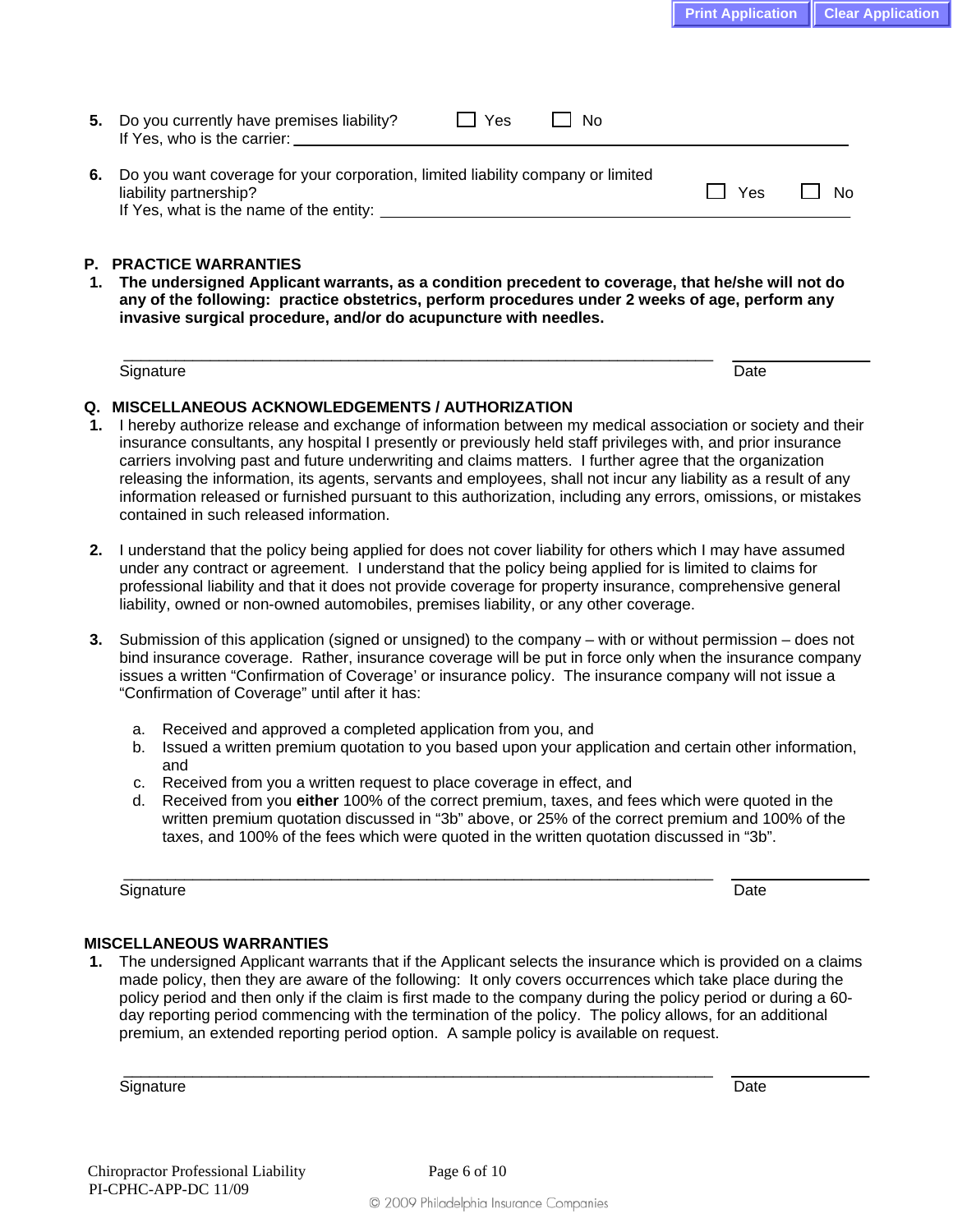**2.** The undersigned Applicant warrants, as a condition precedent to coverage, that he/she will provide immediate written notice to the insurance company, prior to the inception of any coverage which may be offered by the insurance company, of any occurrence, event, claim or suit of which the Applicant becomes aware, subsequent to completion of this application, but prior to the inception of any coverage which may be offered by the insurance company.

The Applicant further understands that failing to provide written notice to the insurance company, as provided in Paragraph 1 above, will cause any coverage to be rescinded.

**3.** The undersigned Applicant has read and understands this application and warrants, as a condition precedent to coverage, that all statements set forth herein are true, complete and accurate. The insured understands that this application will be relied upon by the insurance company as it determines whether or not it will offer coverage (and, if so, the price at which such coverage will be offered). As such, this application will become part of the insurance contract (if such a contract is ultimately issued) and any false representation made on this application will cause any coverage to be rescinded.

Signature Date Date of the Contract of the Contract of the Contract of the Date Date Date Date

 $\overline{a}$ 

False Information

**WARNING:** ANY PERSON WHO KNOWINGLY AND WITH INTENT TO DEFRAUD ANY INSURANCE COMPANY OR OTHER PERSON FILES AN APPLICATION FOR INSURANCE OR STATEMENT OF CLAIM CONTAINING ANY MATERIALLY FALSE INFORMATION OR CONCEALS FOR THE PURPOSE OF MISLEADING, INFORMATION CONCERNING ANY FACT MATERIAL THERETO COMMITS A FRAUDULENT INSURANCE ACT, WHICH IS A CRIME AND SUBJECTS SUCH PERSON TO CRIMINAL AND CIVIL PENALTIES**.**

#### **FRAUD NOTICE STATEMENTS**

**NOTICE TO APPLICANTS:** "ANY PERSON WHO KNOWINGLY AND WITH INTENT TO DEFRAUD ANY INSURANCE COMPANY OR OTHER PERSON FILES AN APPLICATION FOR INSURANCE OR STATEMENT OF CLAIM CONTAINING ANY MATERIALLY FALSE INFORMATION, OR CONCEALS FOR THE PURPOSE OF MISLEADING, INFORMATION CONCERNING ANY FACT MATERIAL THERETO, COMMITS A FRAUDULENT INSURANCE ACT WHICH IS A CRIME AND MAY SUBJECT SUCH PERSON TO CRIMINAL AND CIVIL PENALTIES."

**NOTICE TO ALASKA RESIDENTS APPLICANTS:** "A PERSON WHO KNOWINGLY AND WITH INTENT TO INJURE, DEFRAUD OR DECEIVE AN INSURANCE COMPANY FILES A CLAIM CONTAINING FALSE, INCOMPLETE OR MISLEADING INFORMATION MAY BE PROSECUTED UNDER STATE LAW."

**NOTICE TO ARKANSAS RESIDENT APPLICANTS: "**ANY PERSON WHO KNOWINGLY PRESENTS A FALSE OR FRAUDULENT CLAIM FOR PAYMENT OF A LOSS OR BENEFIT OR KNOWINGLY PRESENTS FALSE INFORMATION IN AN APPLICATION FOR INSURANCE IS GUILTY OF A CRIME AND MAY BE SUBJECT TO FINES AND CONFINEMENT IN PRISON."

**NOTICE TO ARIZONA RESIDENTS APPLICANTS:** "FOR YOUR PROTECTION ARIZONA LAW REQUIRES THE FOLLOWING STATEMENT TO APPEAR ON THIS FORM. ANY PERSON WHO KNOWINGLY PRESENTS A FALSE OR FRAUDULENT CLAIM FOR PAYMENT OF A LOSS IS SUBJECT TO CRIMINAL AND CIVIL PENALTIES."

**NOTICE TO COLORADO RESIDENTS APPLICANTS:** "IT IS UNLAWFUL TO KNOWINGLY PROVIDE FALSE, INCOMPLETE, OR MISLEADING FACTS OR INFORMATION TO AN INSURANCE COMPANY FOR THE PURPOSE OF DEFRAUDING OR ATTEMPTING TO DEFRAUD THE COMPANY. PENALTIES MAY INCLUDE IMPRISONMENT, FINES, DENIAL OF INSURANCE, AND CIVIL DAMAGES. ANY INSURANCE COMPANY OR AGENT OF AN INSURANCE COMPANY WHO KNOWINGLY PROVIDES FALSE, INCOMPLETE, OR MISLEADING FACTS OR INFORMATION TO A POLICYHOLDER OR CLAIMANT FOR THE PURPOSE OF DEFRAUDING OR ATTEMPTING TO DEFRAUD THE POLICYHOLDER OR CLAIMANT WITH REGARD TO A SETTLEMENT OR AWARD PAYABLE FROM INSURANCE PROCEEDS SHALL BE REPORTED TO THE COLORADO DIVISION OF INSURANCE WITHIN THE DEPARTMENT OF REGULATORY AGENCIES."

**NOTICE TO DISTRICT OF COLUMBIA APPLICANTS:** "WARNING: IT IS A CRIME TO PROVIDE FALSE OR MISLEADING INFORMATION TO AN INSURER FOR THE PURPOSE OF DEFRAUDING THE INSURER OR ANY OTHER PERSON. PENALTIES INCLUDE IMPRISONMENT AND/OR FINES. IN ADDITION, AN INSURER MAY DENY INSURANCE BENEFITS IF FALSE INFORMATION MATERIALLY RELATED TO A CLAIM WAS PROVIDED BY THE APPLICANT."

**NOTICE TO FLORIDA RESIDENTS APPLICANTS:** "ANY PERSON WHO, KNOWINGLY AND WITH INTENT TO INJURE, DEFRAUD, OR DECEIVE ANY INSURER FILES A STATEMENT OF CLAIM OR AN APPLICATION CONTAINING ANY FALSE, INCOMPLETE OR MISLEADING INFORMATION IS GUILTY OF A FELONY OF THE THIRD DEGREE."

| <b>Chiropractor Professional Liability</b> |  |
|--------------------------------------------|--|
| PI-CPHC-APP-DC 11/09                       |  |

Page 7 of 10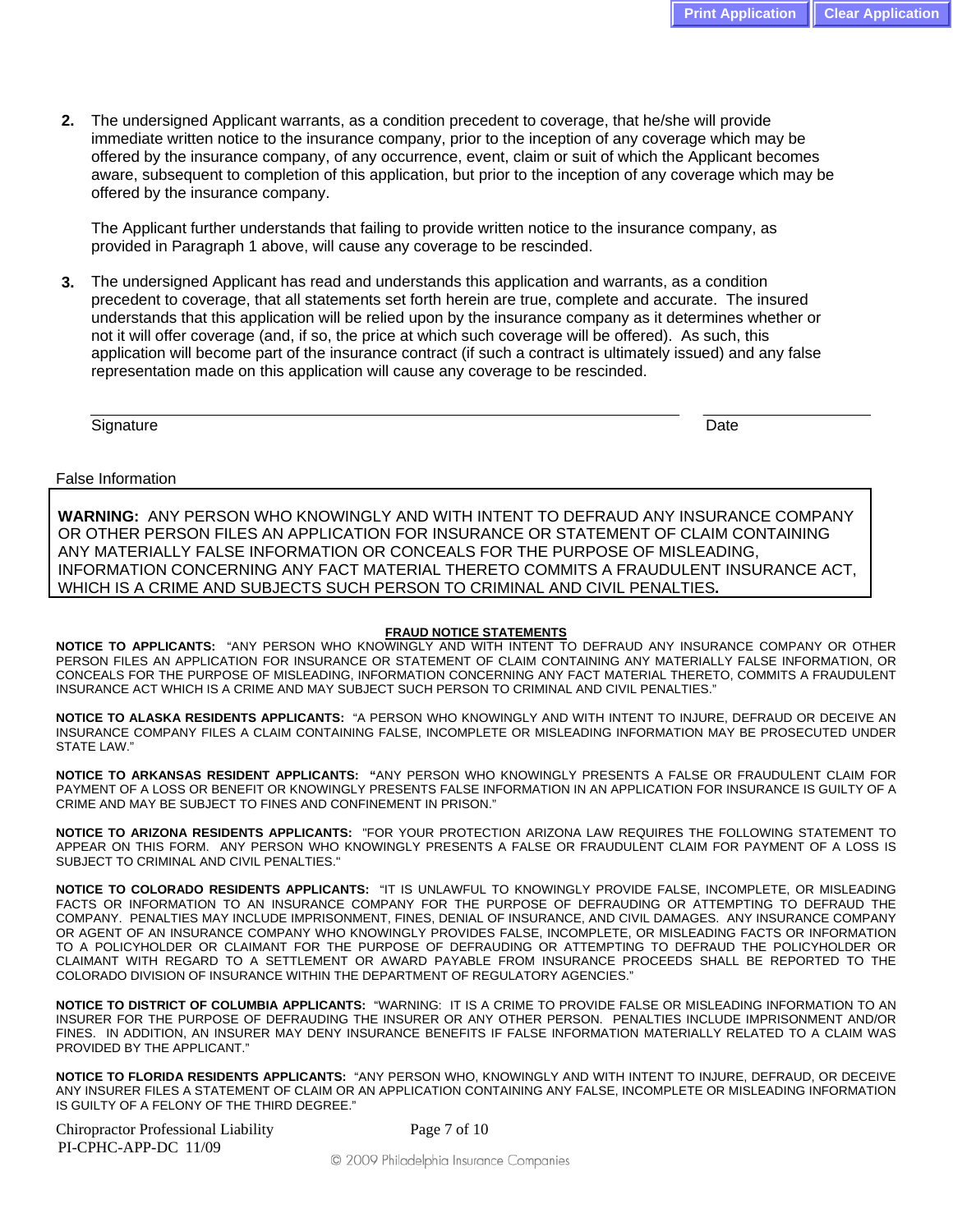**NOTICE TO KENTUCKY APPLICANTS:** "ANY PERSON WHO KNOWINGLY AND WITH INTENT TO DEFRAUD ANY INSURANCE COMPANY OR OTHER PERSON FILES AN APPLICATION FOR INSURANCE CONTAINING ANY "MATERIALLY" FALSE INFORMATION, OR CONCEALS FOR THE PURPOSE OF MISLEADING, INFORMATION CONCERNING ANY FACT MATERIAL THERETO, COMMITS A FRAUDULENT INSURANCE ACT WHICH IS A CRIME."

**NOTICE TO LOUISIANA RESIDENTS APPLICANTS: "**ANY PERSON WHO KNOWINGLY PRESENTS A FALSE OR FRAUDULENT CLAIM FOR PAYMENT OF A LOSS OR BENEFIT OR KNOWINGLY PRESENTS FALSE INFORMATION IN AN APPLICATION FOR INSURANCE IS GUILTY OF A CRIME AND MAY BE SUBJECT TO FINES AND CONFINEMENT IN PRISON."

**NOTICE TO MAINE RESIDENTS APPLICANTS:** "IT IS A CRIME TO KNOWINGLY PROVIDE FALSE, INCOMPLETE OR MISLEADING INFORMATION TO AN INSURANCE COMPANY FOR THE PURPOSE OF DEFRAUDING THE COMPANY. PENALTIES MAY INCLUDE IMPRISONMENT, FINES OR A DENIAL OF INSURANCE BENEFITS."

**RESIDENTS OF MARYLAND APPLICANTS: "**ANY PERSON WHO KNOWINGLY AND WILLFULLY PRESENTS A FALSE OR FRAUDULENT CLAIM FOR PAYMENT OF A LOSS OR BENEFIT OR WHO KNOWINGLY AND WILLFULLY PRESENTS FALSE INFORMATION IN AN APPLICATION FOR INSURANCE IS GUILTY OF A CRIME AND MAY BE SUBJECT TO FINES AND CONFINEMENT IN PRISON."

**RESIDENTS OF MINNESOTA APPLICANTS**: "ANY PERSON WHO, WITH INTENT TO DEFRAUD OR KNOWING THAT HE/SHE IS FACILITATING A FRAUD AGAINST ANY INSURER, SUBMITS AN APPLICATION OR FILES A CLAIM CONTAINING A FALSE OR DECEPTIVE STATEMENT IS GUILTY OF INSURANCE FRAUD."

**RESIDENTS OF NEW JERSEY APPLICANTS:** "ANY PERSON WHO INCLUDES ANY FALSE OR MISLEADING INFORMATION ON AN APPLICATION FOR AN INSURANCE POLICY IS SUBJECT TO CRIMINAL AND CIVIL PENALTIES."

**RESIDENTS OF NEW MEXICO APPLICANTS:** "ANY PERSON WHO KNOWINGLY PRESENTS A FALSE OR FRAUDULENT CLAIM FOR PAYMENT OF A LOSS OR BENEFIT OR KNOWINGLY PRESENTS FALSE INFORMATION IN AN APPLICATION FOR INSURANCE IS GUILTY OF A CRIME AND MAY BE SUBJECT TO CIVIL FINES AND CRIMINAL PENALTIES."

**RESIDENTS OF NEW YORK APPLICANTS:** "ANY PERSON WHO KNOWINGLY AND WITH INTENT TO DEFRAUD ANY INSURANCE COMPANY OR OTHER PERSON FILES AN APPLICATION FOR INSURANCE OR STATEMENT OF CLAIM CONTAINING ANY MATERIALLY FALSE INFORMATION, OR CONCEALS FOR THE PURPOSE OF MISLEADING, INFORMATION CONCERNING ANY FACT MATERIAL THERETO, COMMITS A FRAUDULENT INSURANCE ACT, WHICH IS A CRIME AND SHALL ALSO BE SUBJECT TO A CIVIL PENALTY NOT TO EXCEED FIVE THOUSAND DOLLARS AND THE STATED VALUE OF THE CLAIM FOR EACH SUCH VIOLATION."

**RESIDENTS OF OHIO APPLICANTS:** "ANY PERSON WHO, WITH INTENT TO DEFRAUD OR KNOWING THAT HE/SHE IS FACILITATING A FRAUD AGAINST ANY INSURER, SUBMITS AN APPLICATION OR FILES A CLAIM CONTAINING A FALSE OR DECEPTIVE STATEMENT IS GUILTY OF INSURANCE FRAUD."

**RESIDENTS OF OKLAHOMA APPLICANTS**: "ANY PERSON WHO KNOWINGLY AND WITH INTENT TO INJURE, DEFRAUD OR DECEIVE ANY INSURER, MAKES ANY CLAIM FOR THE PROCEEDS OF AN INSURANCE POLICY CONTAINING ANY FALSE, INCOMPLETE OR MISLEADING INFORMATION IS GUILTY OF A FELONY."

**RESIDENTS OF OREGON APPLICANTS:** "ANY PERSON WHO KNOWINGLY AND WITH INTENT TO DEFRAUD OR SOLICIT ANOTHER TO DEFRAUD AN INSURER: (1) BY SUBMITTING AN APPLICATION, OR (2) BY FILING A CLAIM CONTAINING A FALSE STATEMENT AS TO ANY MATERIAL FACT, MAY BE VIOLATING STATE LAW."

**RESIDENTS OF PENNSYLVANIA APPLICANTS:** "ANY PERSON WHO KNOWINGLY AND WITH INTENT TO DEFRAUD ANY INSURANCE COMPANY OR OTHER PERSON FILES AN APPLICATION FOR INSURANCE OR STATEMENT OF CLAIM CONTAINING ANY MATERIALLY FALSE INFORMATION OR CONCEALS FOR THE PURPOSE OF MISLEADING INFORMATION CONCERNING ANY FACT MATERIAL THERETO COMMITS A FRAUDULENT INSURANCE ACT WHICH IS A CRIME AND SUBJECTS SUCH PERSON TO CRIMINAL AND CIVIL PENALTIES."

**RESIDENTS OF TENNESSEE APPLICANTS:** "IT IS A CRIME TO KNOWINGLY PROVIDE FALSE, INCOMPLETE OR MISLEADING INFORMATION TO AN INSURANCE COMPANY FOR THE PURPOSE OF DEFRAUDING THE COMPANY. PENALTIES INCLUDE IMPRISONMENT, FINES AND DENIAL OF INSURANCE BENEFITS."

**RESIDENTS OF TEXAS APPLICANTS:** IF A LIFE, HEALTH AND ACCIDENT INSURER PROVIDES A CLAIM FORM FOR A PERSON TO USE TO MAKE A CLAIM, THAT FORM MUST CONTAIN THE FOLLOWING STATEMENT OR A SUBSTANTIALLY SIMILAR STATEMENT: "ANY PERSON WHO KNOWINGLY PRESENTS A FALSE OR FRAUDULENT CLAIM FOR THE PAYMENT OF A LOSS IS GUILTY OF A CRIME AND MAY BE SUBJECT TO FINES AND CONFINEMENT IN STATE PRISON."

**RESIDENTS OF VIRGINIA APPLICANTS:** "IT IS A CRIME TO KNOWINGLY PROVIDE FALSE, INCOMPLETE OR MISLEADING INFORMATION TO AN INSURANCE COMPANY FOR THE PURPOSE OF DEFRAUDING THE COMPANY. PENALTIES MAY INCLUDE IMPRISONMENT, FINES AND DENIAL OF INSURANCE BENEFITS."

**RESIDENTS OF WASHINGTON APPLICANTS: "**IT IS A CRIME TO KNOWINGLY PROVIDE FALSE, INCOMPLETE, OR MISLEADING INFORMATION TO AN INSURANCE COMPANY FOR THE PURPOSES OF DEFRAUDING THE COMPANY. PENALTIES INCLUDE IMPRISONMENT, FINES, AND DENIAL OF INSURANCE BENEFITS."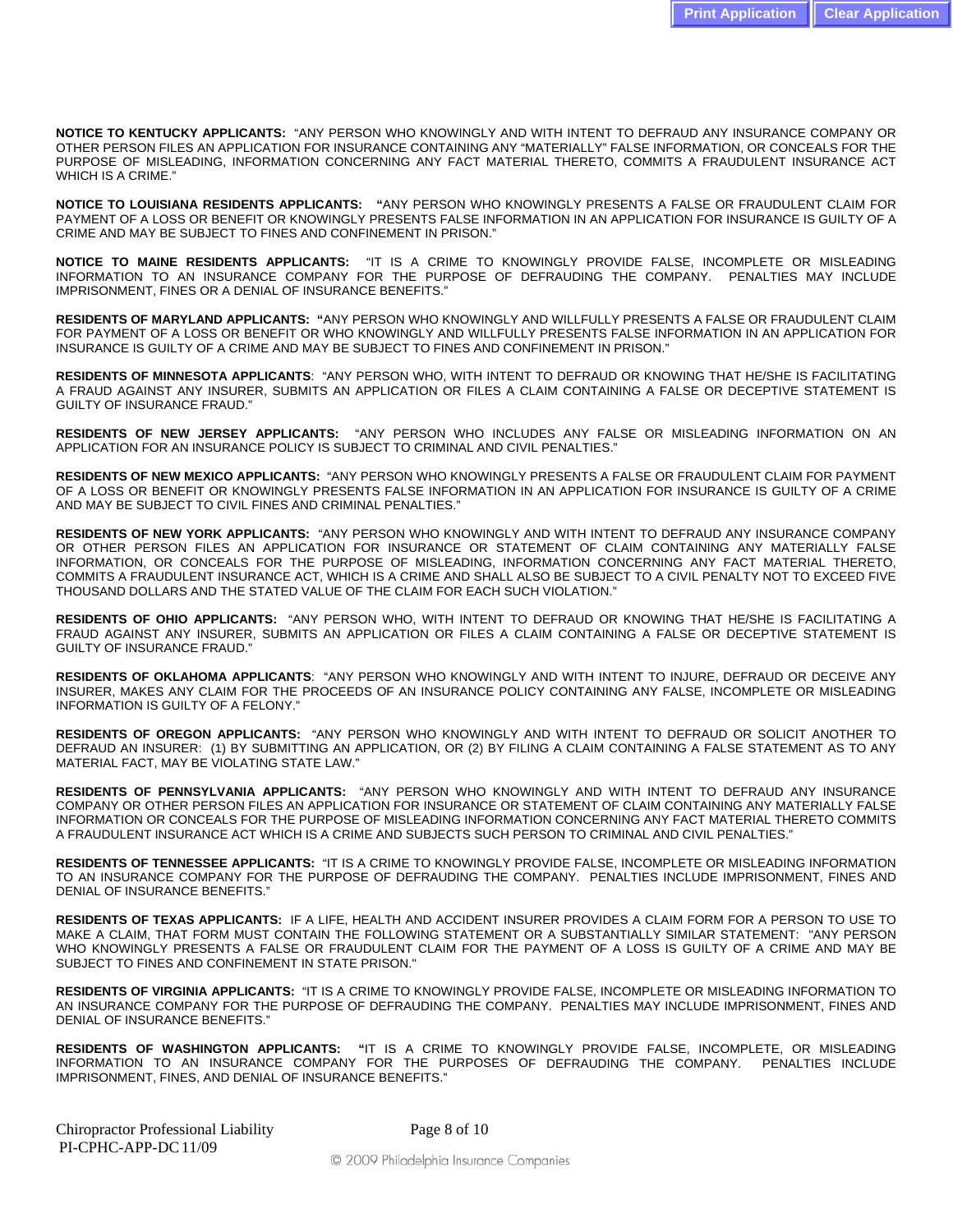**RESIDENTS OF WEST VIRGINIA APPLICANTS:** "ANY PERSON WHO KNOWINGLY PRESENTS A FALSE OR FRAUDULENT CLAIM FOR PAYMENT OF A LOSS OR BENEFIT OR KNOWINGLY PRESENTS FALSE INFORMATION IN AN APPLICATION FOR INSURANCE IS GUILTY OF A CRIME AND MAY BE SUBJECT TO FINES AND CONFINEMENT IN PRISON."

### **Signature**

The Undersigned warrants that to the best of his/her knowledge and belief the statements set forth herein are true. The Undersigned further declares that any occurrence or event that takes place prior to the effective date of the insurance applied for which may render inaccurate, untrue, or incomplete any statement made will immediately be reported in writing to the insurance company. The insurance company may withdraw or modify any outstanding quotations and/or authorization or agreement to bind the insurance. The insurance company is hereby authorized to make any investigation and inquiry in connection with the information, statements and disclosures provided in this Application. The signing of this Application does not bind the Undersigned to purchase the insurance, nor does the review of this Application bind the insurance company to issue a policy. It is agreed that this Application shall be the basis of the contract should a policy be issued. This Application will be attached and become a part of the policy.

| Name (Please Print/Type)                                  | Title                                                                                                                                                                                                                                         |
|-----------------------------------------------------------|-----------------------------------------------------------------------------------------------------------------------------------------------------------------------------------------------------------------------------------------------|
| Signature                                                 | Date                                                                                                                                                                                                                                          |
| Directors, Officers or other insured persons.             | If corporate coverage has been requested, the above signed warrants that he/she is authorized and has the power to<br>complete and execute this Application, including the Warranty Statement on behalf of the Applicant and their respective |
| Produced By: (Section to be completed by Producer/Broker) |                                                                                                                                                                                                                                               |
|                                                           |                                                                                                                                                                                                                                               |
|                                                           |                                                                                                                                                                                                                                               |
| Address (Street, City, State, Zip):                       |                                                                                                                                                                                                                                               |
|                                                           |                                                                                                                                                                                                                                               |